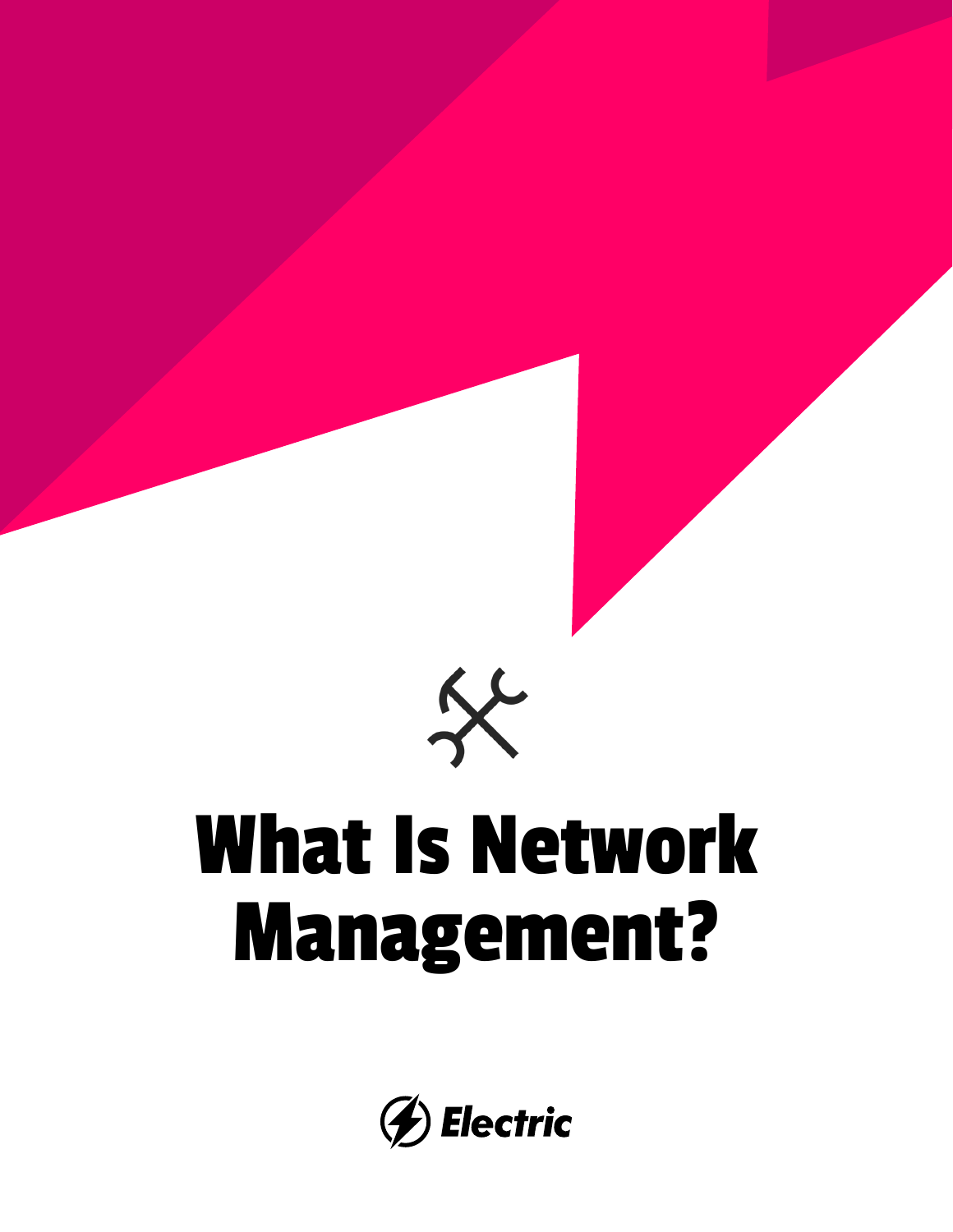One of the most important tasks within IT is managing and maintaining the hardware and software related to networking and communication. This discipline is more broadly known as network management, and is necessary for most businesses, regardless of their size or industry. Companies requiring tasks as mundane as the use of email, linking of computers, security measures, access to the Internet, etc., incorporate network management as a part of their operations.

This piece aims to guide you through the services and tasks that make up network management, and the ways in which it can be incorporated into the business environment.

#### Why care about network management?

Businesses that have any kind of online presence, communicate with customers, or manage business partners via the Internet could see their bottom lines damaged by network management issues.

Thus the importance of network management, in a modern digital business environment it touches just about everything and can have the following consequences.



#### Downtime is expensive

*On average, a network outage can cost a company \$5,600 per minute.* Not only are you possibly missing out on new sales, buy you may also lose current customers who cannot get in touch with you. Internal business *disruptions related to downtime also increase operating costs.* For example, employees are less productive because they cannot email or communicate with a colleague. This is especially problematic for companies with teams spread across multiple offices.

Network management monitoring and software can help IT teams detect potential problems and mitigate loss related to outages.

# A network without management is an unsecure network

Cyber attacks and data breaches have almost become ubiquitous in today's connected world. And like downtime, unsecured networks can also turn out to be very expensive. The average cost of a data breach for U.S. companies is *\$8.2 million*.

While there is no singular reason for cyber attacks, unsecured networks do take some of the blame, as insider threats (intentional and unintentional) *account for 60% of attacks*. Network management can play a large role in preventing them. For example, having insight into who is accessing networks is one step in preventing malware and spyware from being added to employee machines.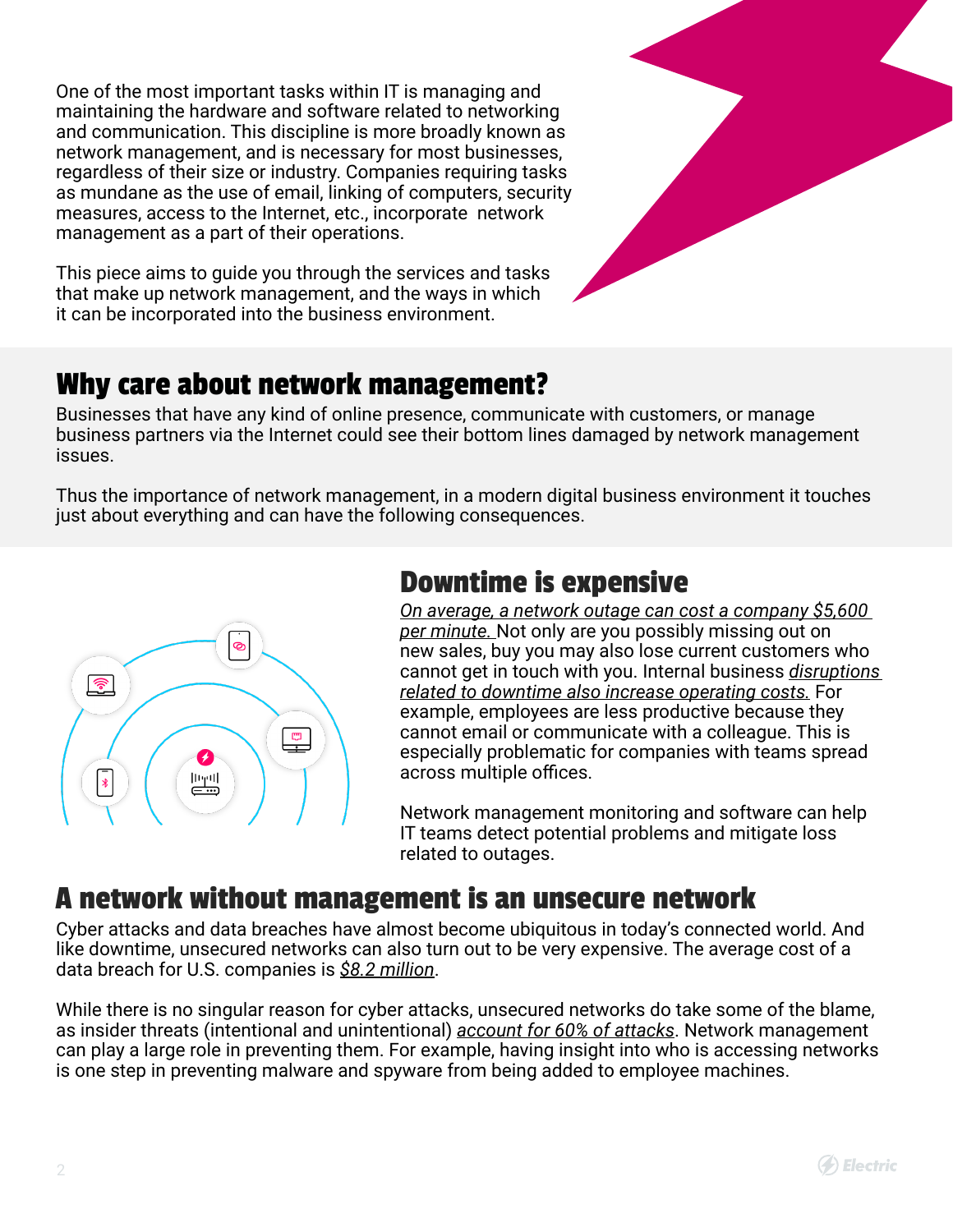#### Components of network management

In most organizations, some or all of the following services comprise network management:

- $\rightarrow$  Operations: This is taking a high-level view of how an organization's network should run and making sure that it does optimally. Network operations professionals systematically monitor network software and devices. They find and repair problems as they occur, ideally before anyone in the organization notices.
- $\rightarrow$  **Administration:** This is the monitoring of the performance hardware of networking resources (e.g., routers, switches, and servers), and the software needed to run them. This task typically involves being aware of vendor patches and updating company devices accordingly.
- $\rightarrow$  Security: This task involves managing multiple physical and virtual firewalls from one location. Administrators also monitor network behavior and investigate suspicious activities. An additional component of this job is keeping the network compliant with privacy, industry, and security regulations.
- $\neq$  Maintenance: Repairing or replacing damaged or out-of-date networking equipment.
- **Provisioning:** Configuring network resources to serve different groups of users, including internal employees and external partners and customers.
- $\neq$  Performance management: Engaging in techniques that maintain ideal network performance levels. This involves monitoring of each networking device and identifying which ones may be causing a delay or bottleneck.

#### Network management at your organization

Depending on the organization, network management can be handled completely internally, outsourced to an external provider, or through a combination of the two. We'll go into more detail of all three options below.

#### In-house

Keeping network management completely in-house requires an individual or team of network administrators to manage all network-related tasks. A major advantage of employing a full-time internal network administrator is having a technician on staff who understands the business itself. This knowledge base comes in handy when managers are considering redesigning network models or need consultation when buying or upgrading equipment.

However, network administration is a difficult job to do alone, even in a small business. As mentioned earlier, preventing and mitigating downtime are a vital components of network management, and network issues don't always occur during business hours. Network administrators must be on call or work overtime to ensure that the network is running smoothly at all times.